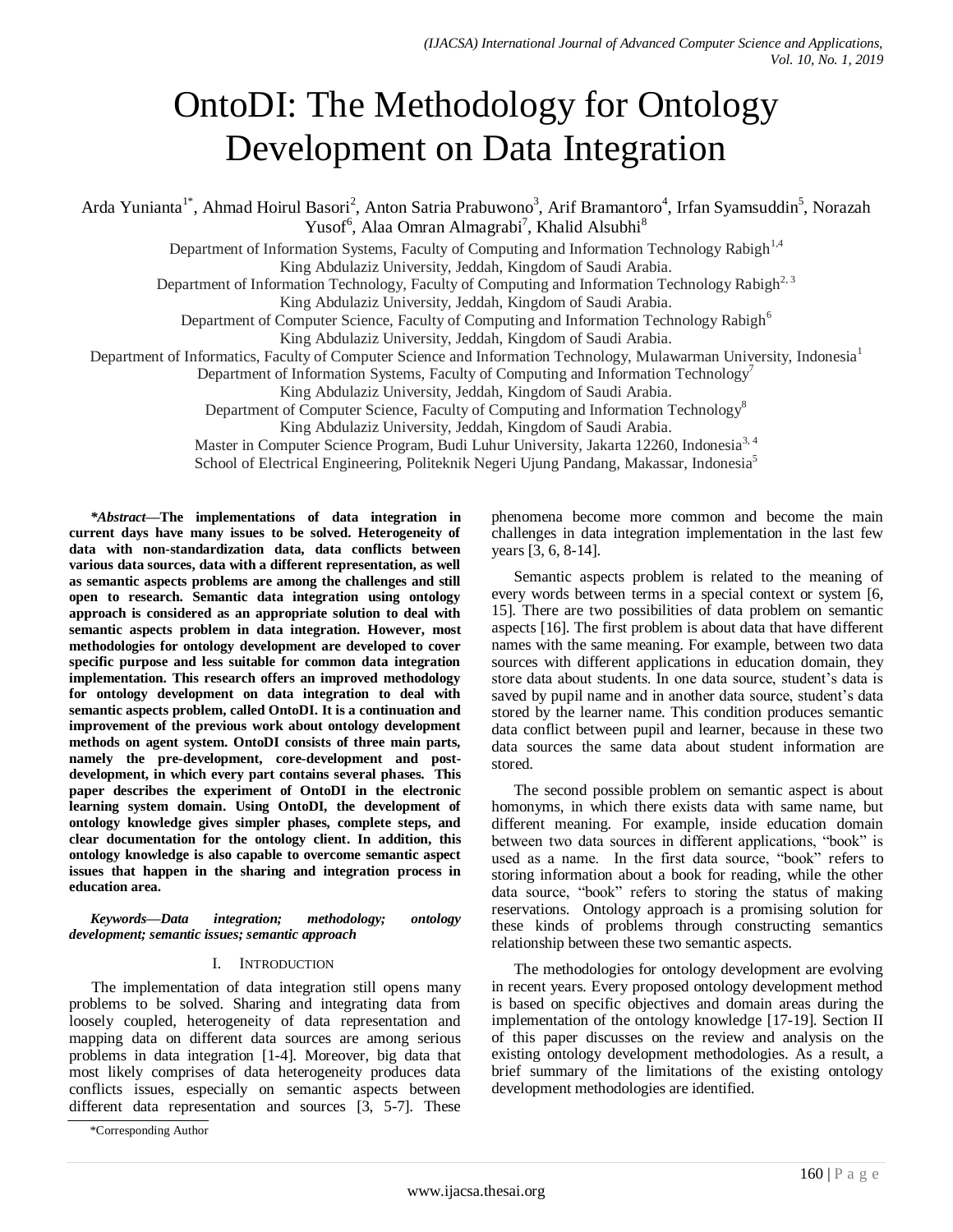The aim of this research is to propose an improved method phases for ontology development, specifically on data integration domain area (OntoDI) as illustrated in Section III. OntoDI is developed based on the review and analysis activity in Section II and it is an improvement of ontology development methods from our previous work. Section IV of this paper describes in detail the experiment of ontology development on data integration (OntoDI) in education area, while Section V confers the results and discussions of OntoDI. Section VI concludes this paper and briefly informs the future work of this research.

### II. EXISTING METHODOLOGIES FOR ONTOLOGY DEVELOPMENT

In this paper, sixteen methodologies for ontology development are under study, starting from the year of 1989 to 2017 [17, 19-33]. This paper reviews and analyzes existing methodologies for ontology development based on four criteria. Table 1 summarizes the review of the methodologies based on the name and the year published, the purpose of the methodology, the category of the method, and the main steps involved in the methodology.

The second column of Table 1 presents the purpose of each methodology. It is realized that majority of the researchers developed methodologies by constructing or involving ontology knowledge [17, 19-23, 25-27, 30, 32, 33]. A few researchers developed ontology by creating enterprise model [28, 31] and a few others focused on data integration [24, 29]. It can be concluded that, every proposed ontology development method is based on specific objectives and domain areas to implement the ontology knowledge.

The third column of Table 1 classifies the development methodology into three categories. First is the methodology that does not consider collaboration and distributed construction (NoCoDi). Second is the methodology that considers both collaborative and distributed construction (CoDi). While the third category is the methodology that can be reengineered (Reeng).

From Table 1, eight methods are classified as solely NoCoDi [17, 21, 23, 26, 27, 30, 31, 33] and three methods are solely CoDi [10, 22, 25, 32]. In addition, there exists methodology that combines the NoCoDi and CoDi [19, 28, 29]. The ENTERPRISE methodology [29] is considered to be both NoCoDi and CoDi because its development steps involve integration process which shows this process considers collaborative and distributed construction.

Moreover, there exists a methodology that combines CoDi and Reeng [20, 24]. The NeOn methodology [32] is both CoDi and Reeng. This is because inside the NeOn there involves reusing and reengineering ontological resources process. This means that NeOn also enters into reengineering methodologies category.

The fourth column of Table 1 shows the steps to develop the ontology. There are a lot of diversity of steps to develop ontology. This is due to the fact that the steps relate to the goal of the ontology in specific implementation domain. Only in CoMOn [19], the researcher discusses on the common steps of the ontology development method. From the review and analysis of the steps in Table 1, it can be acknowledged that the most common steps in the ontology development are: specification, conceptualization, formalization, implementation, evaluation and documentation.

The specification process involves identifying the purpose and the domain of the ontology development. The conceptualization process relates to the organization and structuring of the domain knowledge. Meanwhile, the formalization process transforms the conceptual model into formal model. And then followed by the implementation process, in which it involves the building of the ontology. Subsequently, the evaluation process is performed that focuses on verifying and validating the ontology. The documentation process is where all activities and results are recorded and filed.

From the overall review and analysis of methodologies in Table 1, many issues in the implementation of data integration are identified as to be related to the semantic aspects [8-11, 13, 14, 34, 35]. One important aspect in ontology development for data integration is the data sources (resources) [36]. By observing Table 1, only two methodologies (i.e. NeOn and OmMAS) discussed about resources.

NeOn methodology [20] consists of phases that reuse and reengineer non-ontological resources. Unfortunately, there is no ontology evaluation and validation to check the consistency aspect of the ontology knowledge. Moreover, NeOn does not have ontology refinement phase that is required for editing and improving the ontology knowledge when inconsistency errors occur. In addition, the OmMAS methodology [17] has a phase to identify resources from multi-agent system, but OmMAS has too many phases (i.e. nine phases altogether), that can make it less efficient. Therefore, a methodology with reasonable number of phases is required so that the process become more effective.

Besides that, many researchers had proposed methodologies to develop ontology knowledge [16-33, 37-45]. Ontology knowledge is necessary as it became one of the solutions to solve the semantic aspects problem. Unfortunately, most methodologies for ontology are developed for specific purposes and may not be suitable for common data integration.

It is realized that there is not much research done on the ontology development methodology, specifically for the implementation of data integration. Due to many problems in the implementation of data integration related to the semantic aspects [8-11, 13, 14, 34, 35], this research found it necessary to propose an improved ontology development methodology.

### III. METHODOLOGY FOR ONTOLOGY DEVELOPMENT ON DATA INTEGRATION (ONTODI)

This research focuses on building an improved method for ontology development specifically for the data integration implementation called ontology development on data integration domain (OntoDI). The main purpose of the OntoDI is to develop the ontology knowledge to handle semantic aspects problem, with a reasonable number of phases, in order to support the implementation of data integration.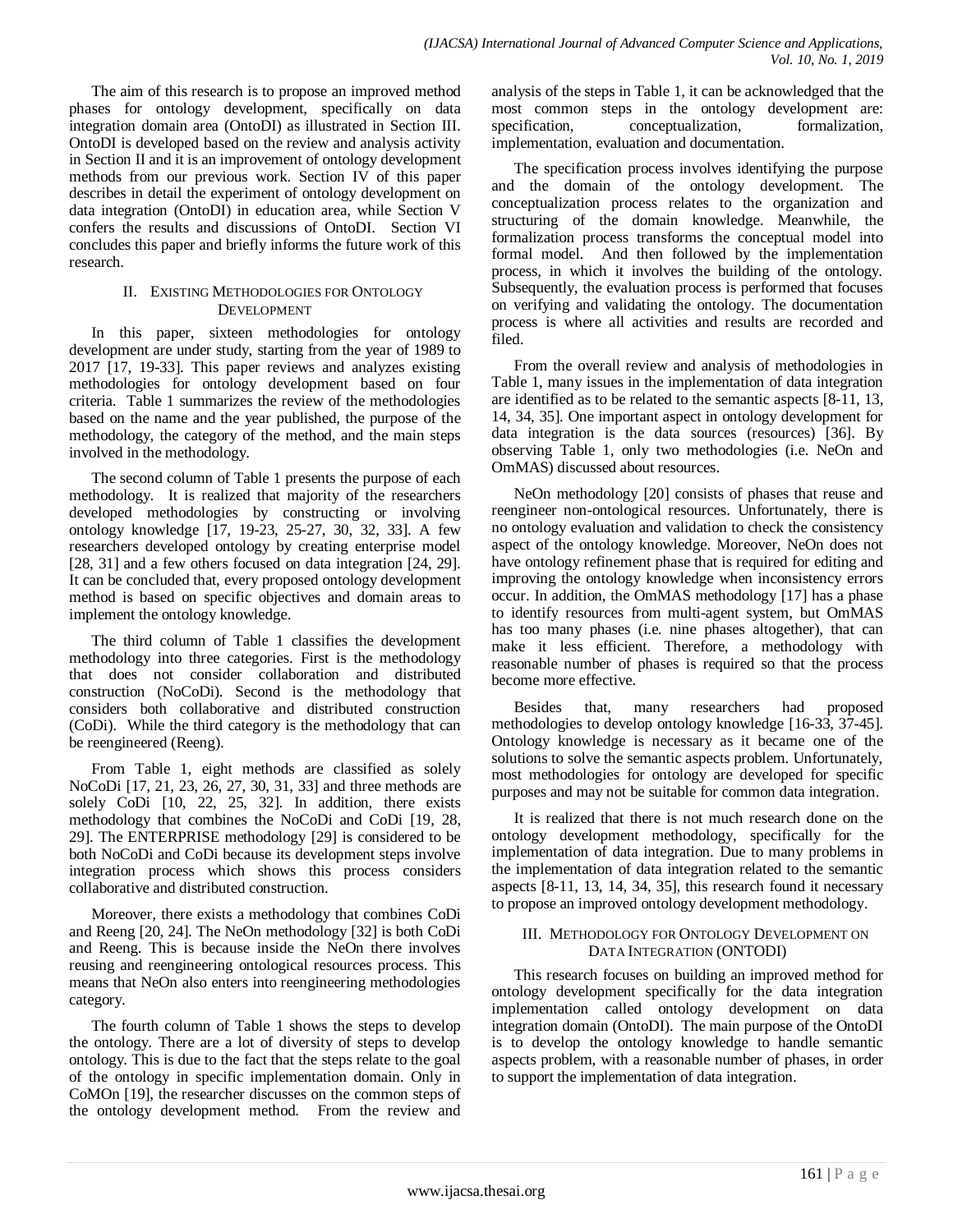| Name and<br>Year                                       | <b>Purpose</b>                                                                                                                                                                      | Category           | <b>Steps</b>                                                                                                                                                                                                                                                                                                                                                                                                                                |
|--------------------------------------------------------|-------------------------------------------------------------------------------------------------------------------------------------------------------------------------------------|--------------------|---------------------------------------------------------------------------------------------------------------------------------------------------------------------------------------------------------------------------------------------------------------------------------------------------------------------------------------------------------------------------------------------------------------------------------------------|
| Cyc, 1989 [33]                                         | To develop an ontology of common sense<br>and formalized in FOL                                                                                                                     | NoCoDi             | Manual codification of knowledge, knowledge codification aided by tools, and<br>knowledge codification is done by tools                                                                                                                                                                                                                                                                                                                     |
| Co4, 1995 [32]                                         | To construct a formalised knowledge<br>base                                                                                                                                         | CoDi               | Storage of knowledge, interaction with knowledge base, consultation or<br>modification, consistency checking, improvement based on consistency checking,<br>submission of knowledge to a collective base                                                                                                                                                                                                                                    |
| <b>TOVE, 1995</b><br>$[31]$                            | To create the next generation enterprise<br>model as a common sense enterprise<br>model                                                                                             | NoCoDi             | Capture of motivating scenarios, informal comp. quest., formal terminology,<br>informal terminology, formal comp. quest., formal, and completeness of the<br>ontology                                                                                                                                                                                                                                                                       |
| KACTUS, 1995<br>$[30]$                                 | To develop methods and tools to reuse<br>the knowledge in technical systems<br>during the life-cycle.                                                                               | NoCoDi             | Specification of application, preliminary design refinement and structuring                                                                                                                                                                                                                                                                                                                                                                 |
| ENTER-PRISE,<br>1995 [29]                              | Building a significant ontology as a<br>collaborative effort among several parties                                                                                                  | NoCoDi<br>and CoDi | Identify purpose, capture, coding, integration, evaluation, and documentation                                                                                                                                                                                                                                                                                                                                                               |
| Unified, 1996<br>$[28]$                                | Generalising and merging the<br>independently developed TOVE and<br>Enterprise methodologies                                                                                        | NoCoDi<br>and CoDi | Identify purpose, identify scope, informal concepts & terms, formal ontology and<br>formal evaluation                                                                                                                                                                                                                                                                                                                                       |
| <b>METHON-</b><br>TOLOGY,<br>1997 [27]                 | To build ontologies from scratch                                                                                                                                                    | NoCoDi             | Requirement specification, conceptualiz-ation, formalization, implementation,<br>maintenance, knowledge acquisition, documentation and evaluation                                                                                                                                                                                                                                                                                           |
| <b>SENSUS, 1997</b><br>$[26]$                          | To provide a broad conceptual structure<br>to develop translator machine                                                                                                            | NoCoDi             | Terms are taken as seed, terms are linked to SENSUS, all concepts from new<br>terms in the path are included, relevant terms are added, the relevant nodes is<br>subtree are added and new domain terms are added                                                                                                                                                                                                                           |
| (KA)2, 1999<br>$[25]$                                  | To design knowledge acquisition using<br>ontologies development in a joint effort<br>by a group of peoples from different<br>locations and using the same templates<br>and language | CoDi               | Ontological engineering to build an ontology of the subject matter, characterizing<br>the knowledge in terms of the ontology and providing intelligent access to the<br>knowledge                                                                                                                                                                                                                                                           |
| Ontology<br>Integration,<br>2001 [24]                  | To reuse and integrated existing<br>ontologies for specific purpose                                                                                                                 | CoDi and<br>Reeng  | Identification of ontologies candidate, select the candidate of the ontologies,<br>studying an ontologies, choose most acceptable source ontologies, apply the<br>integration and analyse the ontology result                                                                                                                                                                                                                               |
| $On-To-$<br>Knowledge,<br>2001 [23]                    | To provide ontologies application-driven<br>development for knowledge management                                                                                                    | NoCoDi             | Feasibility study, kick-off, refinement, evaluation and maintenance                                                                                                                                                                                                                                                                                                                                                                         |
| DILIGENT,<br>2004 [22]                                 | To support specific domain experts in a<br>distributed setting to engineer and evolve<br>ontologies                                                                                 | CoDi               | Building, local adaptation, analyse activity, adjustment, and local update                                                                                                                                                                                                                                                                                                                                                                  |
| Semi-automatic<br>creation<br>ontologies,<br>2010 [21] | To develop ontology from company<br>databases to integrate information sources<br>and to contribute to the logical treatment                                                        | NoCoDi             | Requirements analyse, collection of metadata, building, improvement, testing,<br>and feedback                                                                                                                                                                                                                                                                                                                                               |
| NeOn, 2012<br>$[20]$                                   | To develop embed ontology in ontology<br>network with complex settings that could<br>collaboratively build ontologies by<br>reusing and reengineering knowledge<br>resources        | CoDi and<br>Reeng  | Specification task to implement, reuse and reengineer non-ontological resources,<br>reuse the ontological resources, reuse and reengineer ontological resources, reuse<br>and merge ontological resources, reuse merge and reengineer ontological<br>resources, reuse the ontological design patterns, restructure the ontological<br>resources and localize the ontological resources                                                      |
| CoMOn, 2013<br>$[19]$                                  | To develop ontology knowledge specific<br>on compliance management                                                                                                                  | NoCoDi<br>and CoDi | Identification, build the ontology, evaluate the ontology, improvement the<br>ontology and create documentation                                                                                                                                                                                                                                                                                                                             |
| OmMAS, 2017<br>$[17]$                                  | To build the ontology knowledge in the<br>multi-agent system development                                                                                                            | NoCoDi             | Define the purpose of ontology development, identify the resources from multi-<br>agent system, re-engineer and reuse the identified resources, conceptualize all the<br>terms and relationships, restructure resources, formalize all terms and<br>relationships into diagram design, implement all terms and relationships into<br>ontology, evaluate and validate the ontology, refine the ontology and create<br>ontology documentation |

| TABLE I. | EXISTING METHODOLOGIES FOR ONTOLOGY DEVELOPMENT |
|----------|-------------------------------------------------|
|          |                                                 |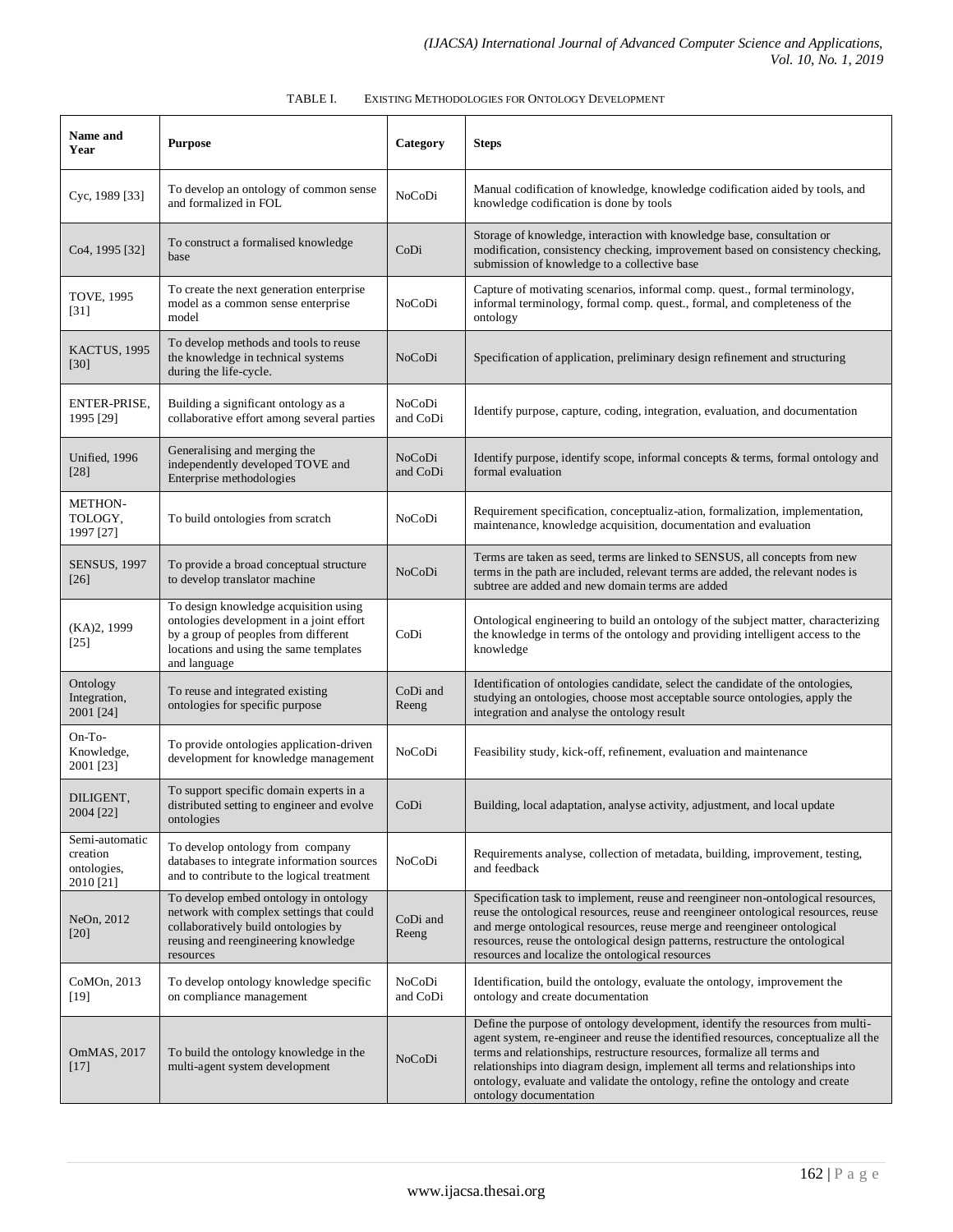

Fig. 1. Methodology for Ontology Development on Data Integration (OntoDI).

Based on Badr et al. [18], there are several common phases that are essential to develop ontology knowledge. These phases are definition, conceptualization, formalization, implementation, evaluation and documentation. Additional phases are added to improve the existing processes. Fig. 1 illustrates the methodology for ontology development on data integration domain (OntoDI). OntoDI has three main parts: the pre-development, core-development and post-development. And in every part contains several phases.

| No             | <b>Common Phases</b><br>[18]                 | <b>OmMAS Phases [17]</b>                                        | <b>OntoDI</b> Phases                             |  |
|----------------|----------------------------------------------|-----------------------------------------------------------------|--------------------------------------------------|--|
| $\mathbf{1}$   | Definition                                   | Define the purpose of<br>ontology development                   | Define the purpose<br>of ontology<br>development |  |
| $\overline{2}$ | *Additional Phases<br>on OmMAS and<br>OntoDI | Identify the resources<br>from multi-agent system               | <b>Resources</b><br>Identification               |  |
|                |                                              | Re-engineer and reuse the<br>identified resources               |                                                  |  |
| 3              | Conceptualization                            | Conceptualize all the<br>terms and relationships                |                                                  |  |
|                | *Additional Phase<br>on OmMAS                | Restructure resources                                           | Ontology<br>Conceptualization                    |  |
| $\overline{4}$ | Formalization                                | Formalize all terms and<br>relationships into diagram<br>design | and Formalization                                |  |
| 5              | Implementation                               | Implement all terms and<br>relationships into<br>ontology       | Ontology<br>development                          |  |
| 6              | Evaluation                                   | Evaluate and validate the<br>ontology                           | Ontology<br>evaluation and<br>validation         |  |
|                |                                              | Refine the ontology                                             | Ontology<br>refinement                           |  |
| 7              | Documentation                                | Create ontology                                                 | Documentation<br>process                         |  |
|                |                                              | documentation                                                   | Completion of<br>documentation                   |  |

TABLE II. MAPPING OF ONTODI PHASES

The first is the pre-development part. This part contains two phases: the definition of the purpose of ontology development and the identification of resources.

The second is the core-development part. This part comprises of three phases the conceptualization and formalization of the ontology knowledge, the development of ontology knowledge using specific tools, and the evaluation and validation of ontology knowledge. In order to refine the ontology, these steps may need to be repeated and may require many iterations.

The third is the post development part that contains two activities: the ontology refinement and the completion of documentation. Essentially, the documentation process of the OntoDI starts from the beginning phase of the Predevelopment part and continues in all phases of the OntoDI. It involves compiling the steps necessary in each phase and the interrelated process.

We claim that ontology development phases on OntoDI follow the standard common phases proposed by Badr et al. [18] and more efficient than the one proposed by OmMAS [17]. Table 2 shows the mapping of common phases by Badr et al., the phases in OmMAS and the proposed phases in OntoDI. OntoDI has seven phases, in which six of them are common phases and have reduced to a reasonable number of phases from OmMAS.

OntoDI has fulfilled the important aspects of ontology development for data integration, in which it considers the data sources by having the Resource Identification phases; it checks for consistency aspect of the ontology knowledge by adding Ontology evaluation and validation phase; it able to edit and refine the ontology knowledge when inconsistency errors occur by adding the Ontology refinement phase. The number of phases in OntoDI has been reduced (compared to OmMAS) and simpler, so that the process of implementation of data integration become more efficient.

## IV. EXPERIMENT OF ONTOLOGY DEVELOPMENT ON DATA INTEGRATION (ONTODI)

This section describes the implementation of OntoDI in specific domain for data integration. It follows the methodology described in Section III. This section also explains in detail about the OntoDI steps and phases. The main purpose of OntoDI is to develop an ontology knowledge to handle semantic aspect problems to support the implementation of data integration.



www.ijacsa.thesai.org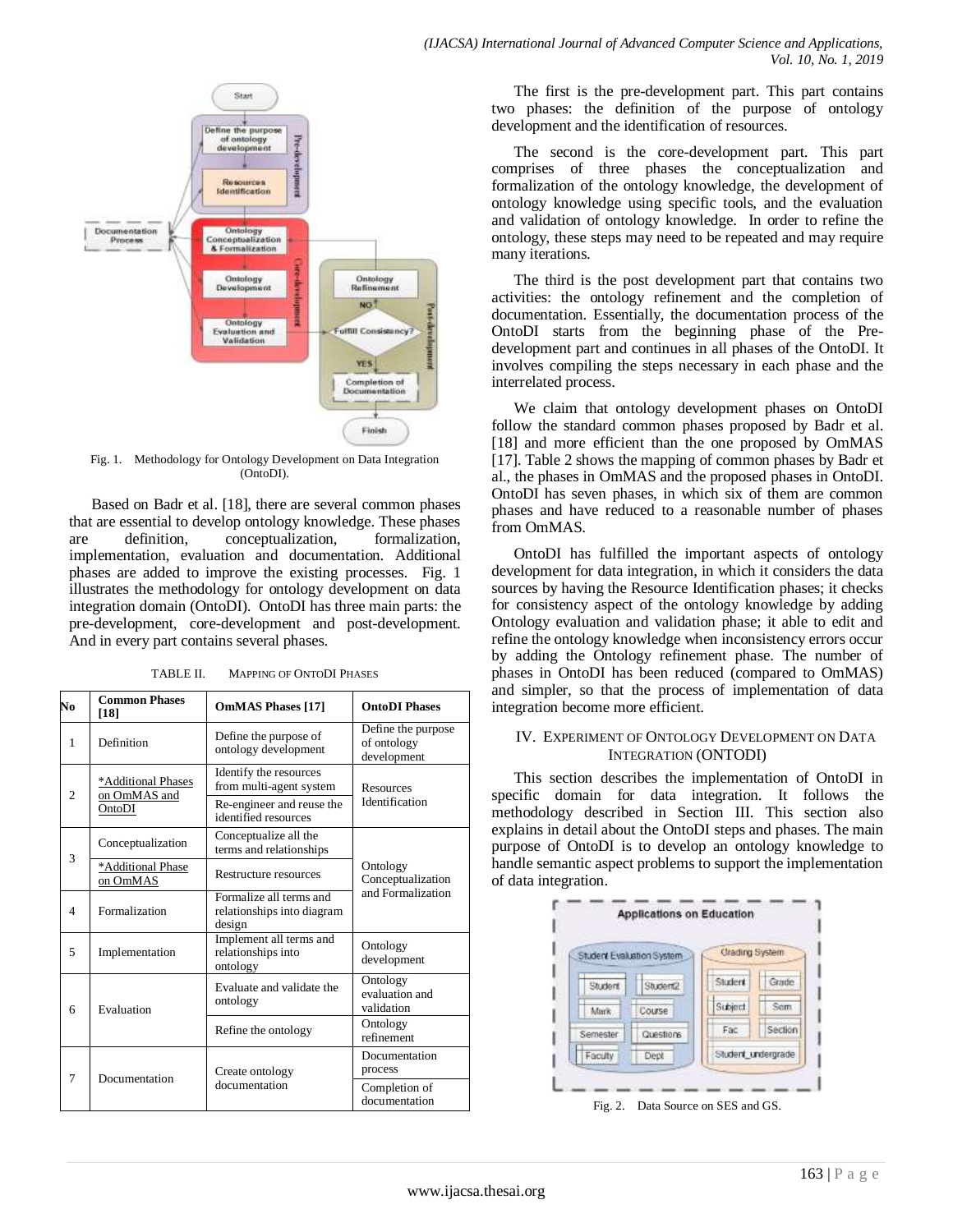#### *A. Definition of the Purposes of Ontology Development*

This is the first phase of the OntoDI"s pre-development part. The experiment of this research is related to data integration implementation in the electronic learning system domain. Therefore, the purpose of the ontology development in this research is to produce learning knowledge to share and integrate different learning information between different systems.

### *B. Resources Identification*

The second phase of the OntoDI"s pre-development part is to identify and select the specific data resources that requires integration. There are many sources exists in different systems in education domain. This research focuses on two systems which are: the Student Evaluation System (SES) and Grading System (GS) as shown in Fig. 2. There are four attributes to be selected from SES, namely the student, student2, questions and mark. And three attributes are selected in the GS, namely the student, student\_undergraduate and grade.

From our observations, two semantic aspect problems have occurred between these two systems. First problem is the semantic problem between mark and grade. These two resources contain same data item regarding the student mark, but they used different name. Therefore, the semantic issue raised in this situation is: different name with the same meaning.

The second semantic problem occurs in the student's records in both SES and GS. These two data sources have same name but contain different student information. In SES, the student record contains about undergraduate information, while in GS contains about postgraduate information. Consequently, the semantic issue raised in this situation is: same name but with different meaning.

## *C. Ontology Conceptualization and Formalization*

Conceptualization is the first phase in the Core development part. It is the process of generating and reforming all terms and relationships. In other words, all possibility tables and field names in the database system are being represented as classes and subclasses term for the ontology knowledge.

Then, the formalization process is conducted to produce meaningful models at the knowledge level. In this process, every class or subclass term is given semantic relationship between them. Table 3 portrays all relationships that can be used within the ontology knowledge. Table 4 shows all possibility terms in SES and GS to be candidate of classes and subclasses for ontology knowledge.

| No.            | <b>Relationships</b> | No | <b>Relationships</b>    |
|----------------|----------------------|----|-------------------------|
|                | sameAs               |    | hasQuizScore            |
| $\mathfrak{D}$ | hasLecture           | 8  | hasMidExamScore         |
| 3              | <i>isFromFaculty</i> | 9  | hasFinalExamScore       |
|                | enrols               | 10 | performEvaluation       |
| 5              | hasFinalGrade        | 11 | <i>isFromDepartment</i> |
| 6              | teaches              |    |                         |

TABLE III. EXISTING ALL RELATIONSHIPS

TABLE IV. ALL POSSIBILITY TERMS ON SGS AND GS

|              | <b>Classes</b>   | <b>Subclasses</b>    |
|--------------|------------------|----------------------|
|              |                  | Alphabet             |
|              | Score            | Numeric              |
|              |                  | Ouiz                 |
|              |                  | MidExam              |
|              | <b>Questions</b> | FinalExam            |
|              |                  | Lecturer             |
| All<br>Terms |                  | StudentUndergraduate |
|              | LearningPerson   | StudentPostgraduate  |
|              |                  | SCPostgraduate       |
|              | SubjectCourse    | SCUndergraduate      |
|              | Semester         |                      |
|              |                  | Faculty              |
|              | Major            | Department           |

This phase is the solution for the semantic problems that identified in the resources identification phase. There are two semantic aspect that solved in this phase, the first semantic aspect problem is between two different tables named grade and mark from two different data sources, formalized to be class Score. Furthermore, for the second semantic aspect problem is between two different tables with the same name Student table, formalized to be class LearningPerson and subclass StudentUndergraduate and StudentPostgraduate.

### *D. Ontology Development*

Ontology development is the second phase in the Core development part. It is the process to develop ontology knowledge for a specific domain and purpose. This is done by using certain tool or application.

In this research, the ontology development is using the Protégé tool. Protégé is recommended because it is a free tool and it has reasoner features that able to evaluate and validate the ontology knowledge. The result from the ontology development is Web Ontology Language (OWL) syntax that can be used in programming language such as JAVA, programming language. Protégé also provides other useful feature, such as to convert the ontology knowledge into RDF/XML file format, OWL/XML format, OWL Functional Syntax, KRSS2 Syntax, OBO Format and Manchester OWL Syntax.

Fig. 3 shows the ontology knowledge in a diagram view that has been exported by the OntoGraf feature of Protégé. From this view, users can easily see the attributes in Student1. In this example, Student1 has nine object properties, one type (ontology classes or subclasses), one different individual and one data property.

Moreover, Fig. 4 demonstrates the detail attributes of Student1 which is divided into two partitions. The upper partition is the description about Student1. Fig. 4 shows that Student1 is an individual of the StudentUndergraduate and Student1 is different from Student2.

The second partition of Fig. 4 illustrates the property assertions of Student1. There are nine semantic relationships as an object property and one data property that relates to Student1. The purpose of the ontology knowledge is to create semantic relationships between individuals in the ontology knowledge.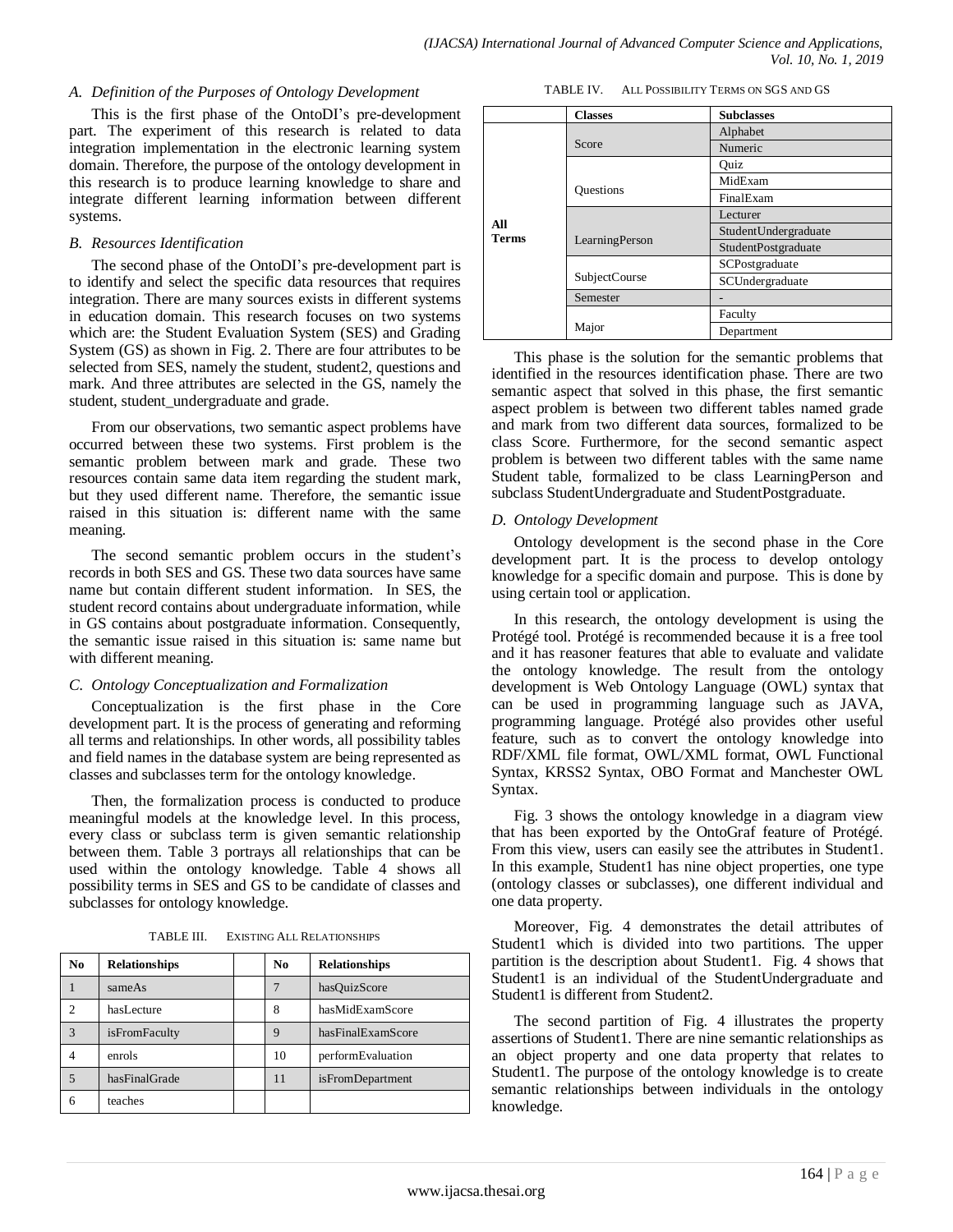

Fig. 3. Ontology Knowledge.

Therefore, several semantic relationships can be concluded from Fig. 4 such as Student1 enrolls Course2, Student1 perform Evaluation Quiz1, Student1 has Quiz Score 9, Student1 perform Evaluation MidExam1, Student1 has Mid Exam Score 8, Student1 per form Evaluation Final Exam2, and so on.

| Types, C.                                 |      |
|-------------------------------------------|------|
| StudentUndergraduate                      | 0000 |
| fame industrial As 4                      |      |
| Dittainer volvisions U.S.                 |      |
| $student2$                                |      |
| <b>Property anisertions: Student1</b>     | 田田居岡 |
| (Reef property associate)                 |      |
| mperformEvaluation Quiz1                  |      |
| experformEvaluation MidExam1              |      |
| hasMidExamScore 8                         |      |
| mperformEvaluation FinalExam2             |      |
| menrols Course?                           |      |
| mhasQuizScore 9                           |      |
| sisFromDepartment Department1             |      |
| mhasFinalExamScore 7                      |      |
| sisFromFaculty Faculty1                   |      |
| Data property accordings: \$2.2           |      |
| studentiD "501"^^string                   | neso |
| Trigative storet property assertants that |      |
| Negative data:property.assertions         |      |

Fig. 4. Detail Attributes on Student1.

## *E. Ontology Evaluation and Validation*

The evaluation and validation stage is a process to verify the level of consistency of acceptance of ontology knowledge. The level of consistency is about semantic terms and relationships used in ontology to verify and validate whether the ontology threshold still has inconsistencies or all semantic terms and relationships have reached a level of consistency. The evaluation and validation of the ontology is performed using the reasoner feature in the protégé tool. There are several standard reasoner available in the protégé tool, such as FaCT++, HermiT and Pellet. Fig. 5 shows the evaluation and validation result using FaCT++ on the Protégé.

#### *F. Ontology Refinement*

The refinement is one of the phase in the Post-development part. It will be performed when the evaluation and validation phase from the Protégé reasoner yielded erroneous results. Fig. 5 shows the interface selection of the Protégé reasoner.

The ontology refinement phase is an iterative process in which it involves editing and improving ontology knowledge for better ontology results. The process will stop when the results achieve the consistency level of acceptance.

#### *G. Completion of Documentation*

The documentation process is a continuous activity that is conducted from the beginning of the first phase in OntoDI until the end. These documentations are important as they help recognizing the current state of a process and assist this research to maintain standards and consistency.

At the last phase of the Post-development part, the final version of the documentation will be compiled and completed. This documentation file helps the client/user of the ontology in understanding the processes and makes it easier to maintain for future improvements.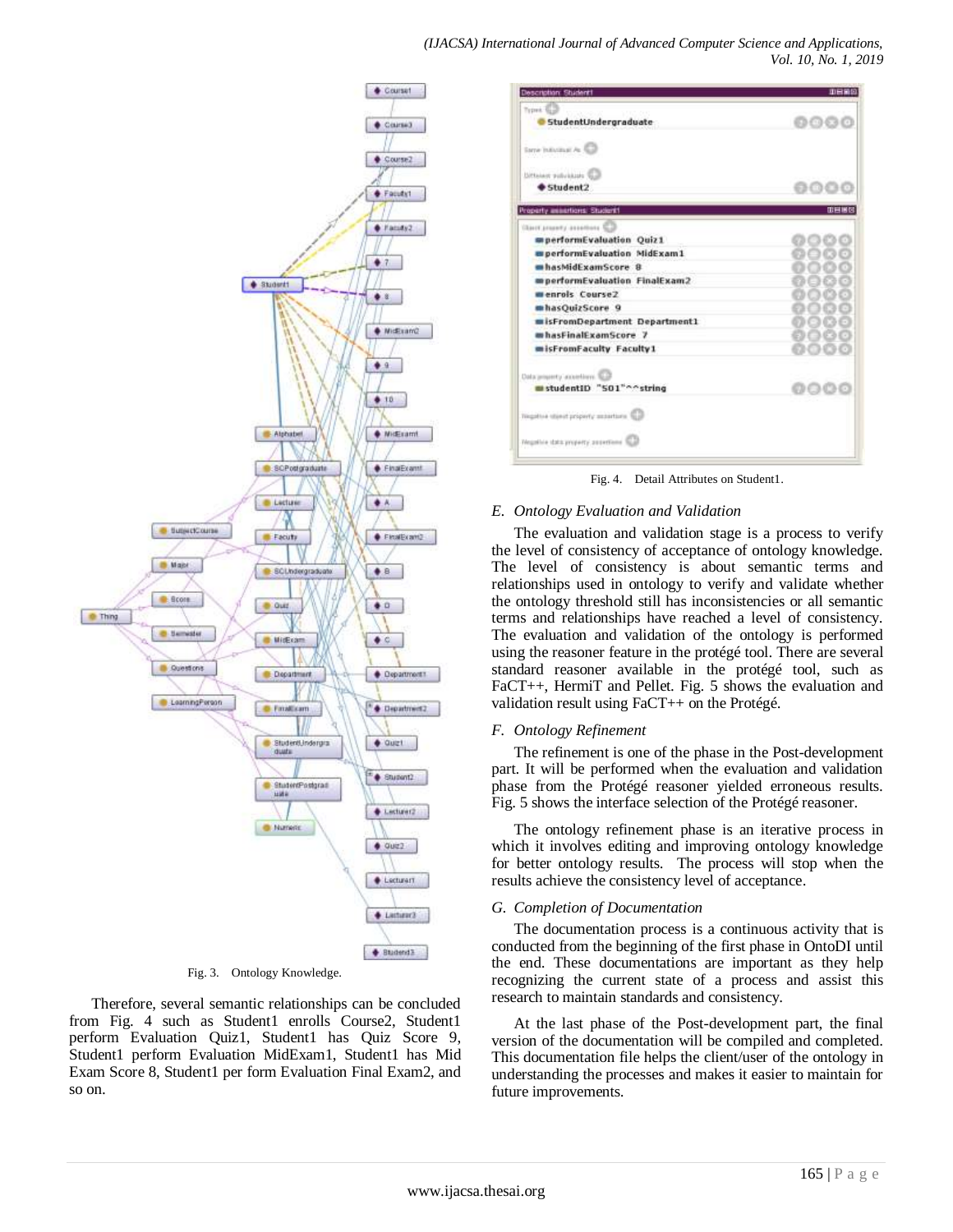

Fig. 5. Evaluation and Validation on Protégé.

#### V. RESULTS AND DISCUSSIONS

The development of ontology knowledge using OntoDI has been completed and has been implemented in education domain. We claim that using OntoDI, the development of ontology knowledge gives simpler phases, complete steps, clear documentation for the ontology client and follow the standard of common ontology development phases proposed by Badr et al. [18]. OntoDI is expected to improve the existing methodologies by adding and customizing suitable ontology development phases and become one of the promising solution for data integration implementation purpose.

In addition, OntoDI supports the development of ontology knowledge. By ontology knowledge, the semantic aspect problems can be resolved when they occur during sharing and integration process of the education domain. One crucial phase that had been added in OntoDI is the resources identification phase, in which it is important to identify the possibilities of semantic aspect problems on data sources. All tables that has semantic aspect problems, such as different name with the same meaning and same name with the different meaning, will be resolved. This phase is important before going to the next phase, which is Ontology conceptualization and formalization phase.

In the experiment, OntoDI has shown that it able to identify and select specific data or information that need to be integrated, at the conceptualization and formalization phase. At this phase, all terms are being generated into classes and subclasses in ontology perspective. After the generating process, all data that are related with the resources are formalized using semantic relationships.

Another advantage of OntoDI is its documentation phase. This is because, the ontology developer starts to document the process from the earlier phase of OntoDI and this task is continued in other phases until the last phase. Doing so, enables the developer to revise the process as it goes along and can be very helpful in identifying for any inconsistencies or inefficient results. Moreover, a documentation process assists the user of the OntoDI to get better understanding of the processes and allows timely changes when necessary.

#### VI. CONCLUSIONS AND FUTURE WORKS

Ontology becomes one of the popular research area in recent years. This is due to the fact that, there are a lot of semantic aspect problems during the implementation of a domain system. In the implementation of data integration, ontology becomes one of the solutions to solve semantic aspect problem.

This research has successfully developed an improved method for ontology development in data integration (OntoDI). The ultimate goal of OntoDI is to make customization, improvement and simplification from existing methodologies to get better ontology development result for data integration area. In this paper, we have shown that OntoDI is applied in the education domain and able to resolve the semantic aspect problems.

For future work, OntoDI will be examined with other real case study. And more critical evaluations will be conducted to improve the OntoDI for a better ontology development in the future.

#### ACKNOWLEDGMENT

This work was supported by the Deanship of Scientific Research (DSR), King Abdulaziz University, Jeddah, Saudi Arabia. The authors, therefore, gratefully acknowledge the DSR technical and financial support.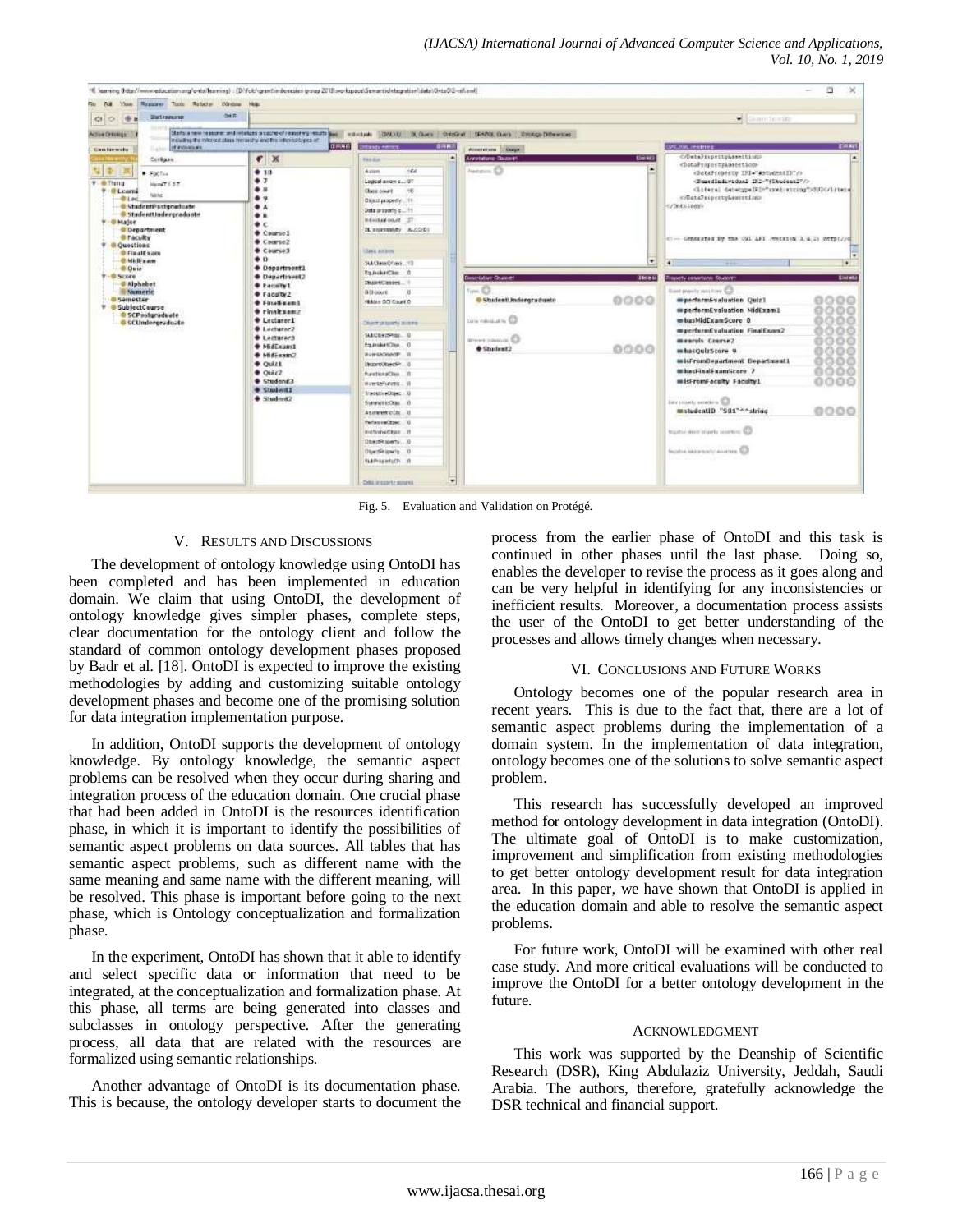| <b>Nomenclatures</b> |                                                                           |
|----------------------|---------------------------------------------------------------------------|
| CoDi                 | Collaborative and distributed construction category                       |
| <b>NoCoDi</b>        | Not consider about collaboration and distributed<br>construction category |
| Reeng                | Reengineering category                                                    |
| <b>Abbreviations</b> |                                                                           |
| <b>GS</b>            | Grading System                                                            |
| SES                  | <b>Student Evaluation System</b>                                          |

#### **REFERENCES**

- [1] S. Nadal, O. Romero, A. Abelló, P. Vassiliadis, and S. Vansummeren, "An integration-oriented ontology to govern evolution in Big Data ecosystems," Information Systems, vol. 79, pp. 3-19, 2019/01/01/ 2019.
- [2] Z. Ma, Z. Zhao, and L. Yan, "Heterogeneous fuzzy XML data integration based on structural and semantic similarities," Fuzzy Sets and Systems, vol. 351, pp. 64-89, 2018/11/15/ 2018.
- [3] D. Blazquez and J. Domenech, "Big Data sources and methods for social and economic analyses," Technological Forecasting and Social Change, vol. 130, pp. 99-113, 2018/05/01/ 2018.
- [4] M. Benedikt, B. Cuenca Grau, and E. V. Kostylev, "Logical foundations of information disclosure in ontology-based data integration," Artificial Intelligence, vol. 262, pp. 52-95, 2018/09/01/ 2018.
- [5] K. Munir and M. Sheraz Anjum, "The use of ontologies for effective knowledge modelling and information retrieval," Applied Computing and Informatics, vol. 14, pp. 116-126, 2018/07/01/ 2018.
- [6] L. Zheng and J. Terpenny, "A hybrid ontology approach for integration of obsolescence information," Computers & Industrial Engineering, vol. 65, pp. 485–499, 2013.
- [7] P. Sandborn, J. Terpenny, R. Rai, R. Nelson, L. Zheng, and C. Schafer, "Knowledge representation and design for managing product obsolescence," presented at the Proceedings of NSF civil, mechanical and manufacturing innovation grantees conference, Atlanta, Georgia, 2011.
- [8] S. Ke, G. Feng, X. Qing, and X. Guoyan, "Integration framework with semantic aspect of heterogeneous system based on ontology and ESB," presented at the Proceedings of the Control and Decision Conference (2014 CCDC), The 26th Chinese, 2014.
- [9] F. J. Ekaputra, E. Serrai, D. Winkler, and S. Biffl, "A semantic framework for data integration and communication in project consortia," presented at the Proceedings of the Data and Software Engineering (ICODSE), 2014 International Conference on, 2014.
- [10] S. K. Bansal, "Towards a Semantic Extract-Transform-Load (ETL) Framework for Big Data Integration," presented at the Proceedings of the Big Data (BigData Congress), 2014 IEEE International Congress on, 2014.
- [11] K. N. Vavliakis, T. K. Grollios, and P. A. Mitkas, "RDOTE–Publishing Relational Databases into the Semantic Web," Journal of Systems and Software, vol. 86, pp. 89-99, 2013.
- [12] S. Sonsilphong and N. Arch-int, "Semantic Interoperability for Data Integration Framework using Semantic Web Services and Rule-based Inference: A case study in healthcare domain," Journal of Convergence Information Technology(JCIT), vol. 8, 2013.
- [13] T. H. Nguyen, A. Prinz, T. Friisø, R. Nossum, and I. Tyapin, "A framework for data integration of offshore wind farms," Renewable Energy, vol. 60, pp. 150-161, 2013.
- [14] A. Wiesner, J. Morbach, and W. Marquardt, "Information integration in chemical process engineering based on semantic technologies," Computers & Chemical Engineering, vol. 35, pp. 692-708, 2011.
- [15] A. Yunianta, O. M. Barukab, N. Yusof, N. Dengen, H. Haviluddin, and M. S. Othman, "Semantic data mapping technology to solve semantic data problem on heterogeneity aspect," International Journal of Advances in Intelligent Informatics, vol. 3, p. 12, 2017-12-01 2017.
- [16] W. Jaziri and F. Gargouri, "Ontology Theory, Management and Design An Overview and Future Directions," in Ontology Theory, Management and Design: Advanced Tools and Models, ed: IGI Global, 2010, pp. 27- 77.
- [17] A. Yunianta, O. M. Barukah, N. Yusof, A. Musdholifah, H. Jayadiyanti, N. Dengen, et al., "The ontology-based methodology phases to develop multi-agent system (OmMAS)," presented at the Proceedings of the 4th International Conference on Electrical Engineering, Computer Science and Informatics (EECSI), 2017.
- [18] K. B. A. Badr, A. B. A. Badr, and M. N. Ahmad, "Phases in Ontology Building Methodologies: A Recent Review," in Ontology-Based Applications for Enterprise Systems and Knowledge Management, ed: IGI Global, 2013, pp. 100-123.
- [19] N. S. Abdullah, S. Sadiq, and M. Indulska, "A Study of Ontology Construction: The Case of a Compliance Management Ontology," in Ontology-Based Applications for Enterprise Systems and Knowledge Management, ed: IGI Global, 2013, pp. 276-291.
- [20] M. C. Suárez-Figueroa, A. Gómez-Pérez, and M. Fernández-López, "The NeOn Methodology for Ontology Engineering," in Ontology Engineering in a Networked World, M. C. Suárez-Figueroa, A. Gómez-Pérez, E. Motta, and A. Gangemi, Eds., ed Berlin, Heidelberg: Springer Berlin Heidelberg, 2012, pp. 9-34.
- [21] A. Paredes-Moreno, F. J. Martínez-López, and D. G. Schwartz, "A methodology for the semi-automatic creation of data-driven detailed business ontologies," Information Systems, vol. 35, pp. 758-773, 11// 2010.
- [22] H. S. Pinto, S. Staab, and C. Tempich, "DILIGENT: towards a finegrained methodology for distributed, loosely-controlled and evolving Engineering of ontologies," presented at the Proceedings of the 16th European Conference on Artificial Intelligence, Valencia, Spain, 2004.
- [23] S. Staab, R. Studer, H.-P. Schnurr, and Y. Sure, "Knowledge Processes and Ontologies," IEEE Intelligent Systems, vol. 16, pp. 26-34, 2001.
- [24] H. S. Pinto and J. P. Martins, "A methodology for ontology integration," presented at the Proceedings of the 1st international conference on Knowledge capture, Victoria, British Columbia, Canada, 2001.
- [25] V. Richard Benjamins, D. Fensel, S. Decker, and A. G. PÉRez, "(KA)2: building ontologies for the Internet: a mid-term report," International Journal of Human-Computer Studies, vol. 51, pp. 687-712, 9// 1999.
- [26] B. Swartout, R. Patil, K. Knight, and T. Russ, "Towards distributed use of large-scale ontologies," presented at the Proceedings of the 10th. Knowledge Acquisition for Knowledge-Based Systems Workshop, Banff, Canada, 1997.
- [27] M. Fernandez, A. Gomez-Perez, and N. Juristo, "Methontology: From ontological art towards ontological engineering," presented at the Proceedings of the AAAI 1997 Spring Symposium Series, Menlo Park, CA, 1997.
- [28] M. Uschold, "Building ontologies: Towards a unified methodology," presented at the Proceedings of the 16th Annual Conference of the British Computer Society Specialist Group on Expert Systems, London, UK., 1996.
- [29] M. Uschold and M. King, "Towards a methodology for building ontologies," in Workshop on Basic Ontological Issues in Knowledge Sharing, held in conduction with IJCAI-95, New York, NY, 1995.
- [30] G. Schreiber, B. Wielinga, and W. Jansweijer, "The KACTUS view on the "O"word," presented at the IJCAI workshop on basic ontological issues in knowledge sharing, 1995.
- [31] M. Gruninger and M. S. Fox, "Methodology for the design and evaluation of ontologies.," in Workshop on Basic Ontological Issues in Knowledgen Sharing: International Joint Conference on Artificial Inteligence (IJCAI95), New York, NY, 1995.
- [32] J. Euzenat, "Building Consensual Knowledge Bases: Context and Architecture," presented at the Proceedings of the KB\&KS '95 Conference, 1995.
- [33] D. B. Lenat and R. V. Guha, Building Large Knowledge-Based Systems; Representation and Inference in the Cyc Project: Addison-Wesley Longman Publishing Co., Inc., 1989.
- [34] A. Banhalmi, D. Paczolay, A. Z. Vegh, G. Antal, and V. Bilicki, "Development of a Novel Semantic-Based System Integration Framework," presented at the Proceedings of the Engineering of